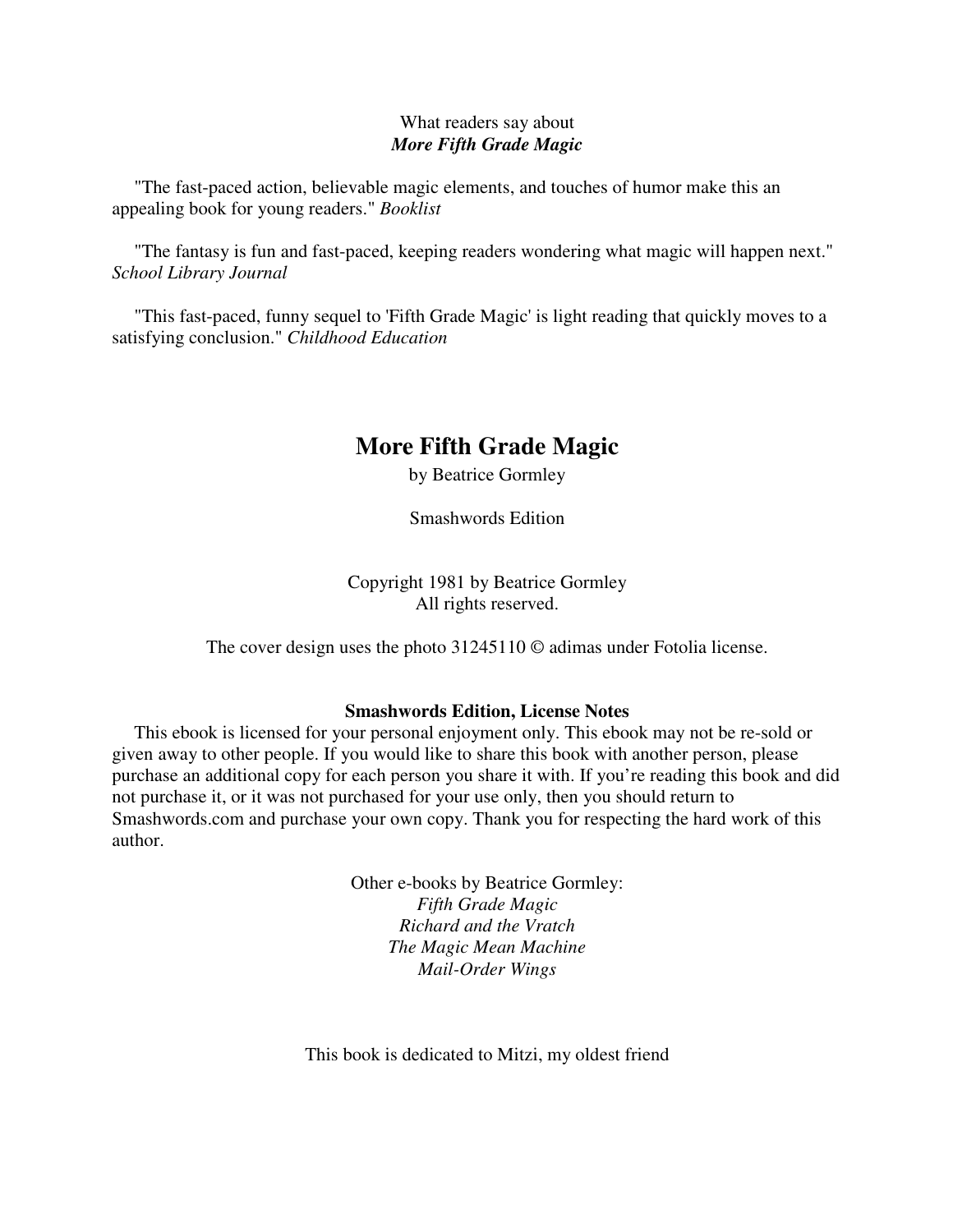#### **Contents**

.

You Won't Believe Me I Need Magic A Minor Defect Amy Takes Control Two Places at Once I Could Help You Two Heads Are Better Than One A Changed Mind Out of Control Who Needs Magic?

## **1. You Won't Believe Me**

Amy had a plan. She stepped out of the cafeteria line and looked across the crowded lunch room, wondering if it was a good idea after all.

She had thought of it that morning, as soon as she had realized Kathy was out sick. Kathy was the girl who had glommed onto Amy when she moved to Rushfield a few months ago. But the most interesting girl in Amy's class, the girl Amy really wanted to get to know, was Gretchen.

Squinting toward the table where the girls in Mrs. Sheppard's class always sat, Amy saw that Gretchen was sitting in her usual place, near one end. And there was no one on that side of her. Good. If Kathy were here, she would make a fuss about Amy's sitting down next to Gretchen, but today maybe Amy could do it as if it were no big deal.

But suppose Gretchen acted unfriendly, the way she had been until last week, after the play . .

Someone bumped into Amy from behind. "Make up your mind!"

Go, Amy told herself. Quickly she made what she called a "magic bargain": If you can get to that table without touching anybody, Gretchen will be friendly.

Amy began to weave her way among the noisy tables as if she were playing soccer with a tray in her hands. That boy was leaning way out from the bench . . . another boy flung an arm in Amy's path, and she dodged just in time . . . that girl was sticking her leg right in front of Amy, so she had to give a little hop at the last minute, and her fruit cup slopped into her tray.

But Amy had gotten through without touching anyone, and here she was—on the bench next to Gretchen.

Gretchen glanced at Amy's tray. "You didn't get any brownies."

"They must have run out," said Amy shyly. "I'm not really supposed to eat chocolate, anyway."

"Oh, come on," said Gretchen. She bent her brownie until it broke, and placed one half on Amy's tray. "Live a little!"

"So what happens if you do eat chocolate?" Beth leaned across Gretchen, toward Amy. "Do you get a bunch of pimples, just like regular kids who aren't models?"

Amy winced. She knew how Beth, and a lot of the kids in her class, felt about her—that she was conceited and standoffish because she was a professional model.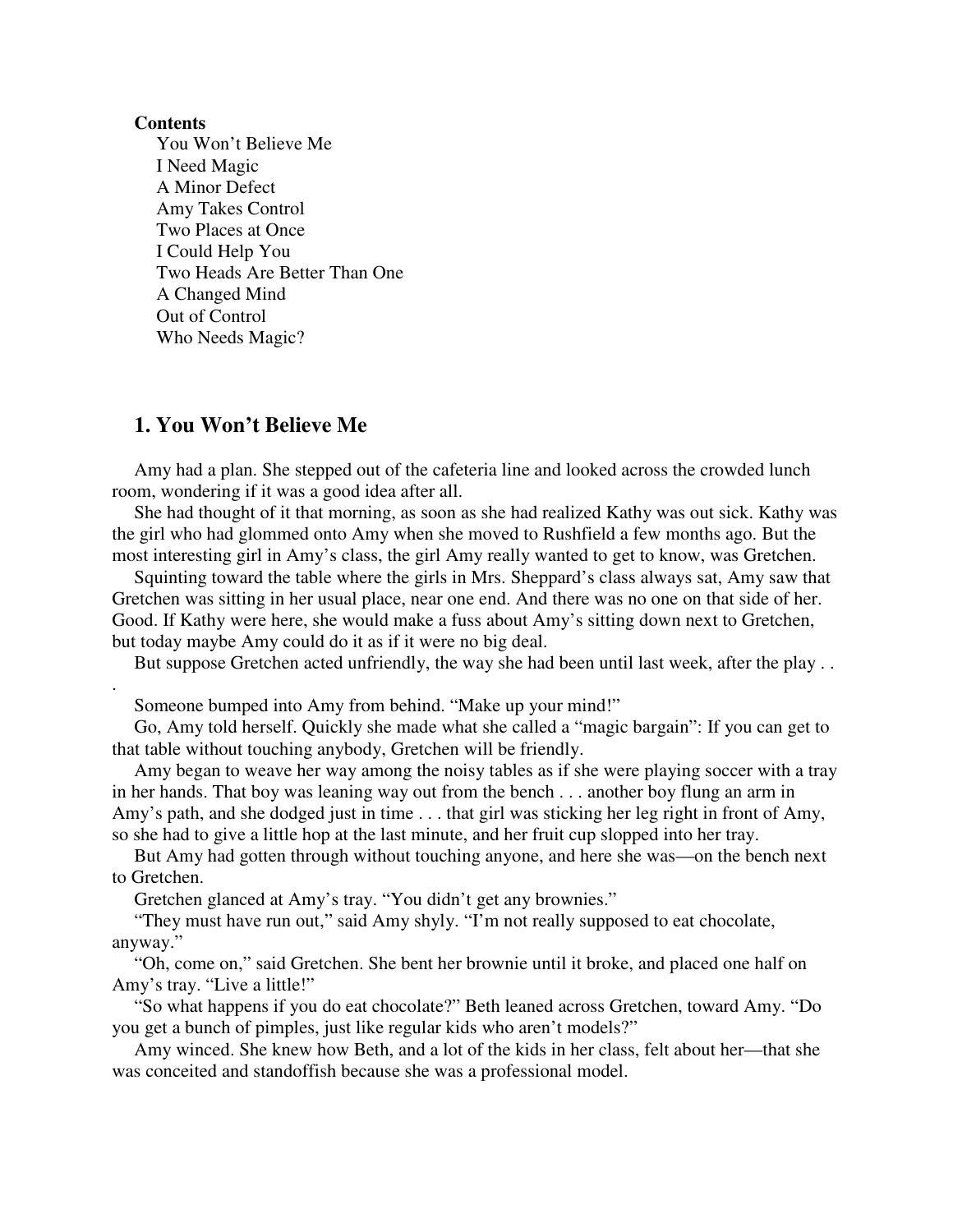But Gretchen grinned in a friendly way. "Hey, wouldn't it be funny if you just took one bite of that brownie and, *boing*, pimples popped out all over your face?"

In the middle of sipping her milk, Amy giggled and sputtered.

"Yeah," said Beth without laughing. "That'd be the end of your great career."

"You sound like my mother." Amy sighed.

"Speaking of mothers," said Gretchen, turning to Beth, "did you ask her if you could sign up for Young Theater?"

Beth nodded. "It's okay."

"What's Young Theater?" Amy couldn't help asking.

"It's a Recreation Department program," explained Gretchen. "For the summer. I've been in it every year. But this will be the best year, because they give the main parts to the fifth graders, since we'll be too old for Young Theater next summer. You should sign up, too."

"I think I could." Amy tried to keep her tone casual. This was like a wish come true. A wish that she hadn't even dared to make. "I'm going to the Delaware shore for two weeks with my father, but that isn't until the end of the summer. Where do you sign up?"

"At the high school gym, on Saturday," said Gretchen with a pleased expression. "Better get there early. Sometimes the good classes fill up."

"Yeah, like the foursquare line, if we don't hurry." Popping the last bite of her sandwich into her mouth, Beth stood up. "I'm going to the rest room before there's two million first graders in there."

This was turning out so much better than Amy had even imagined. Now she had a chance to talk with Gretchen alone. There was something she very much wanted to ask her. She just hoped it wouldn't make Gretchen mad and spoil everything. She took a deep breath. "Er—you know that time—that weird day, a while ago . . .?"

Gretchen's freckled face stiffened, and she poked a crust on her plate. "What time?"

It had been *such* a weird day that it was hard for Amy to put into words what had happened. "You know. We changed places." She shuddered, remembering the shock. First waking up in a strange bed, and then looking in the mirror to see Gretchen's freckles and wavy ginger-colored hair. "You were me, and I was . . . you."

"Yeah." A long pause. "I'm sorry." Gretchen squinted down her straw, as if she might find an excuse there for what she had done. "I should have asked you first, but I didn't get a chance. If you really want to know, I thought you probably wouldn't want to exchange."

Amy leaned closer. "I'm not mad at you. I just wondered, how did you do it?"

"I didn't, exactly." Gretchen spoke slowly. "Someone else did."

"Well, who was it?" Amy's heart beat faster. At last Gretchen was going to let her in on her incredible secret.

"You won't believe me, if I tell you." Gretchen crushed the crust with her thumb. Her mouth worked, as if she was trying to say something that wouldn't come out. Finally she gave a deep sigh. "It was my fairy godmother."

Amy stared. Then she gave a disbelieving laugh. Was Gretchen making fun of her? She drew back.

"I knew you wouldn't believe me," said Gretchen. Her face was as red as a freckled tomato.

Amy didn't know what to think. She was about to ask Gretchen what she meant by a fairy godmother when Beth plopped down on the bench across from them. "Boy, aren't you through yet? We have to line up for foursquare."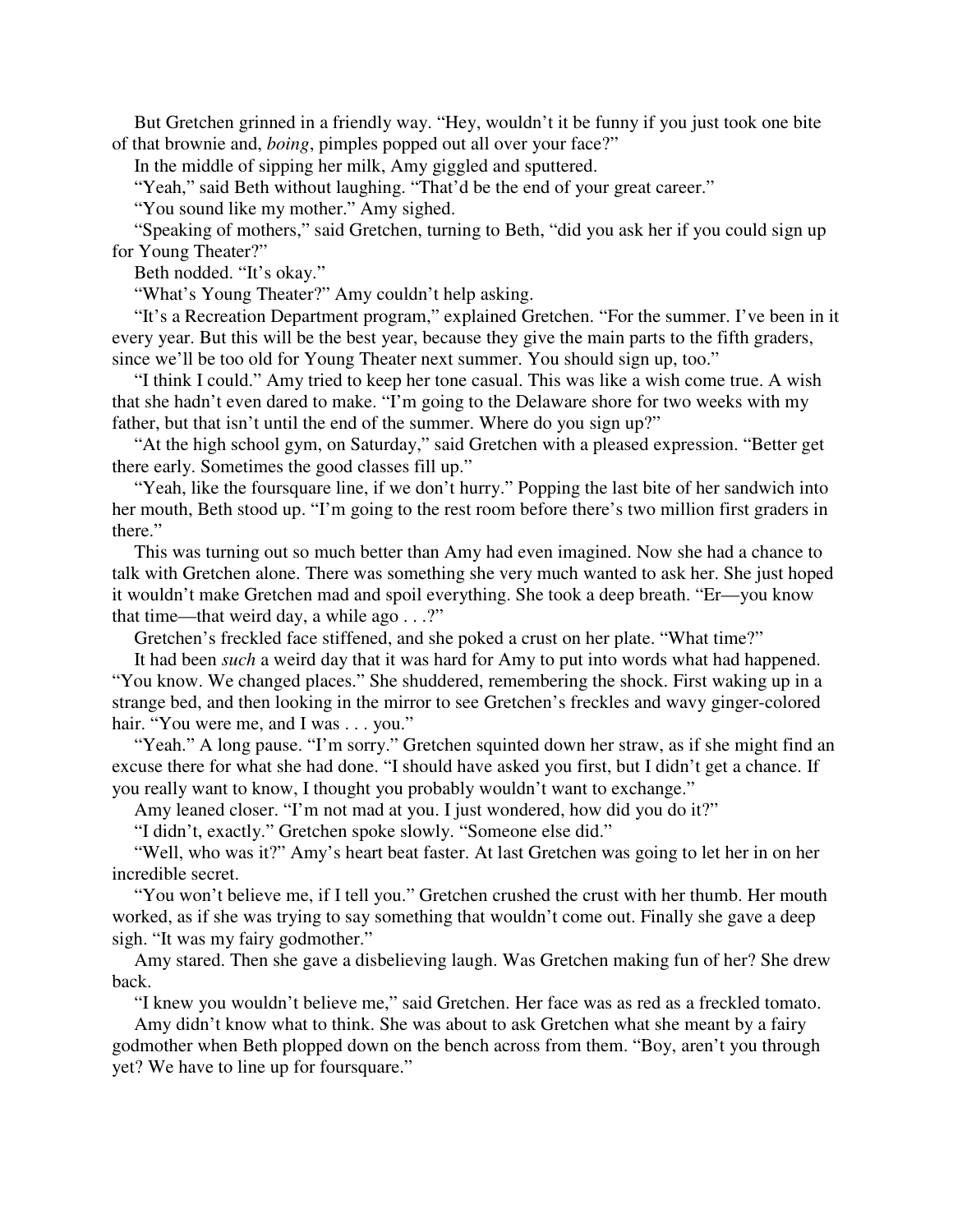"Oh, yeah!" Gretchen jumped up, looking relieved. "Come on, Amy. You can eat the brownie on the playground."

Walking home that afternoon, Amy was still wondering what Gretchen had meant. She couldn't believe that Gretchen was teasing her. Gretchen didn't seem like the kind of person who would make something up just to tease Amy. Gretchen said what she thought and didn't try to hide the way she felt—that had gotten her into trouble with the teacher a couple of times.

So if Gretchen had decided she liked Amy, why wouldn't she tell her how they had switched places? Amy couldn't figure it out. But she was sure of one thing: Gretchen wouldn't have shared her brownie with Amy if she didn't like her. Now that they were going to spend the whole summer together in Young Theater, who knows—they might get to be good friends.

*If* Mother would let her sign up. Amy glanced at her watch. It was 3:05. Usually it took Amy fifteen minutes to walk home, but if she ran, she could probably get there in ten minutes. If I get home by 3:15, she bargained with herself, Mother will let me sign up for Young Theater.

Amy had never really had a good friend, at least not for the last few years. Ever since Mother and Daddy had gotten divorced, she had moved around a lot. First to the city, then to a town near the city, and finally to Rushfield, where a lot of people were building houses and Mother thought there would be more "scope" for her interior design business.

Amy's side ached. She was used to running, but not with a heavy book bag. Still, she forced herself to run on, past all the white two-story houses with small-paned windows. The houses in this part of Rushfield had been built two hundred years ago, or looked as if they had.

Gasping as she stopped by her own mailbox, Amy glanced at her watch. Three twelve—she had made it. She put her hands on her knees for a moment, to catch her breath.

The house Amy's mother had bought was new, and looked it. The front of the house was blank rectangles of unpainted boards, and the second-story roof slanted off at an unexpected angle. "Oh, you live in that weird house on Mallard Street," a girl had said to Amy when they first moved here.

Of course every time they moved, Amy had to start over at a new school with new kids. She never got to feel comfortable anywhere. It was as if she always had to wear the stiff, chemicalsmelling new clothes she modeled and never got to put on her nice soft old sweat suit.

But now, thought Amy as she passed her mother's silver Audi in the garage, now things might be different. If she could take Young Theater with the other girls, she might actually get to feeling comfortable here. Let's see, if the sign-up was Saturday, and this was Tuesday, that would give her mother four days to plan.

Mother liked to know about things ahead of time and write them down on her calendar. If Amy asked her at the last minute if she could stay overnight with someone or if Mother would take Amy to the library to get a movie, Mother's eyebrows would draw together. "I need to have a little advance warning, angel. My schedule is so tight, between building up my business and running *your* career, to say nothing of keeping fit . . ."

In the high-ceilinged, gleaming white kitchen Amy set her book bag down on a counter. Water was running upstairs, so her mother must be taking a shower. Good. That would give Amy a chance to get ready before she talked to her.

Looking around the kitchen for something helpful to do, Amy discovered that the dishwasher was full of clean dishes. She put them away. Then she clattered up the circular iron staircase to her bedroom, unpinned her calendar from the wall, and sat down at her desk.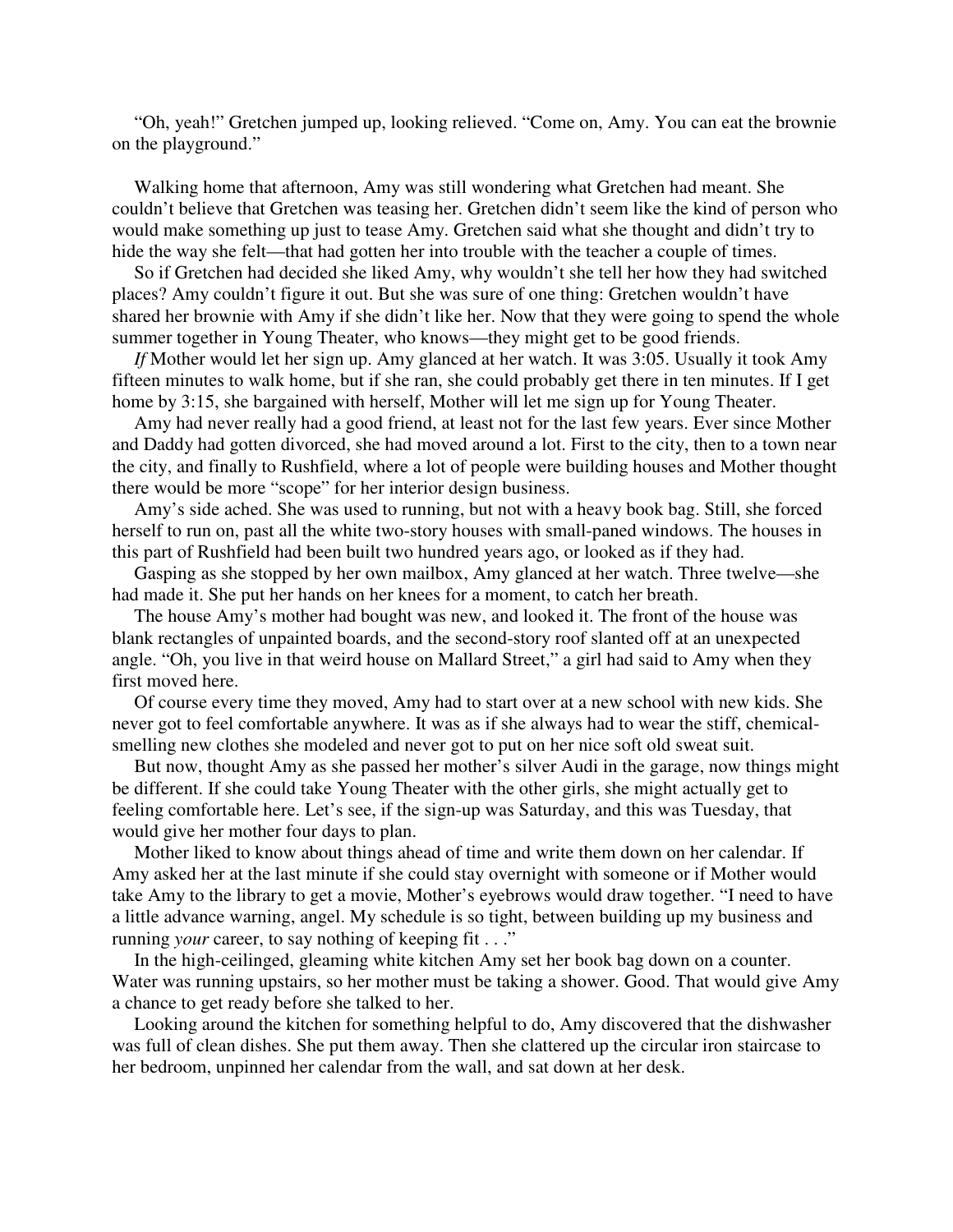At the beginning of the year her mother had given her the calendar and urged her to write down all her appointments, but somehow Amy had never gotten around to it. In fact, the calendar looked so uninteresting that she had never even turned the pages past January.

"A Year's Journey" was the title of the calendar. The first picture showed a girl in a long, oldfashioned dress, with little black shoes like ballet slippers peeping out from underneath her skirt. You couldn't see the girl's face, since she was turned sideways and the hood of her long cloak was pulled over her head. Carrying a basket on one arm, she was walking along a road that wound over hills and through valleys. "The Romantic style of the calendar makes a nice contrast with your Swedish modern furniture," Mother had said.

"Tra-la, tra-la," said Amy scornfully to the sweet and dainty-looking girl on the calendar. She would rather have had a cat calendar, but it was never any use saying anything.

Flipping the pages, Amy paused to look at the picture for March. It showed the same cloaked and hooded girl. But now the path led directly into a dark forest. The girl looked tiny, compared to the towering trees.

Amy felt a tingle of excitement. Somehow the picture made her think of that weird day in March when she had traded places with Gretchen.

Then Amy looked up from the calendar, aware that the sounds in the house had changed. Uhoh. The running water had stopped, which meant her mother was out of the shower. Amy had better get on with writing down "commitments," as her mother called them, on the calendar.

Quickly Amy turned the page to May—and paused again. Now the cloaked girl had come to a clearing deep in the forest. Huge branches arched over the space, shutting out most of the light, but Amy could make out tree trunks like pillars around a pool.

The person in the cloak looked different in this picture. Amy wasn't sure what made the difference, but now she looked more mysterious than sweet or dainty.

Pulling her eyes away from the picture, Amy focused on the ruled-off dates below it. In the space for Saturday she wrote in pencil, *Go to high school gym. Sign up for Y.T.*

"Hello, angel."

Amy turned to see her mother, her hair wrapped in a towel-turban, standing in the doorway. "Hi, Mother. I was just writing down my commitments on my calendar."

An approving smile spread over Mrs. Sacher's face. She crossed the room and sat on the edge of Amy's desk. Amy smelled the scent of her mother's shampoo and felt the brush of her silky dressing gown.

"Very good, Amy! I'm glad you've realized how important it is to use your calendar." There was a pause, and then she asked, "What is this about Y.T. on Saturday?"

"Young Theater," said Amy, trying to hold her breath and talk at the same time. "It's a summer program. I have to sign up Saturday morning. Gret—" Amy remembered in time that her mother thought Gretchen was aggressive and uncontrolled. "The kids say the director is wonderful, and we'll learn a lot about acting."

Her mother nodded as if she wasn't really listening. "That sounds like a nice thing to do, if you were going to stay in Rushfield this summer. But I have a thrilling surprise for you." The corners of her mouth twitched with excitement. "Do you remember, this winter, I looked into a summer camp for you, a modeling camp? Camp KidShine. But then your father and I decided it was too expensive."

Amy's heart sank. "Yes."

"But now my business is starting to take off—I may even get the chance to decorate the Trenton house, that fabulous contemporary. And your father is better off financially, too,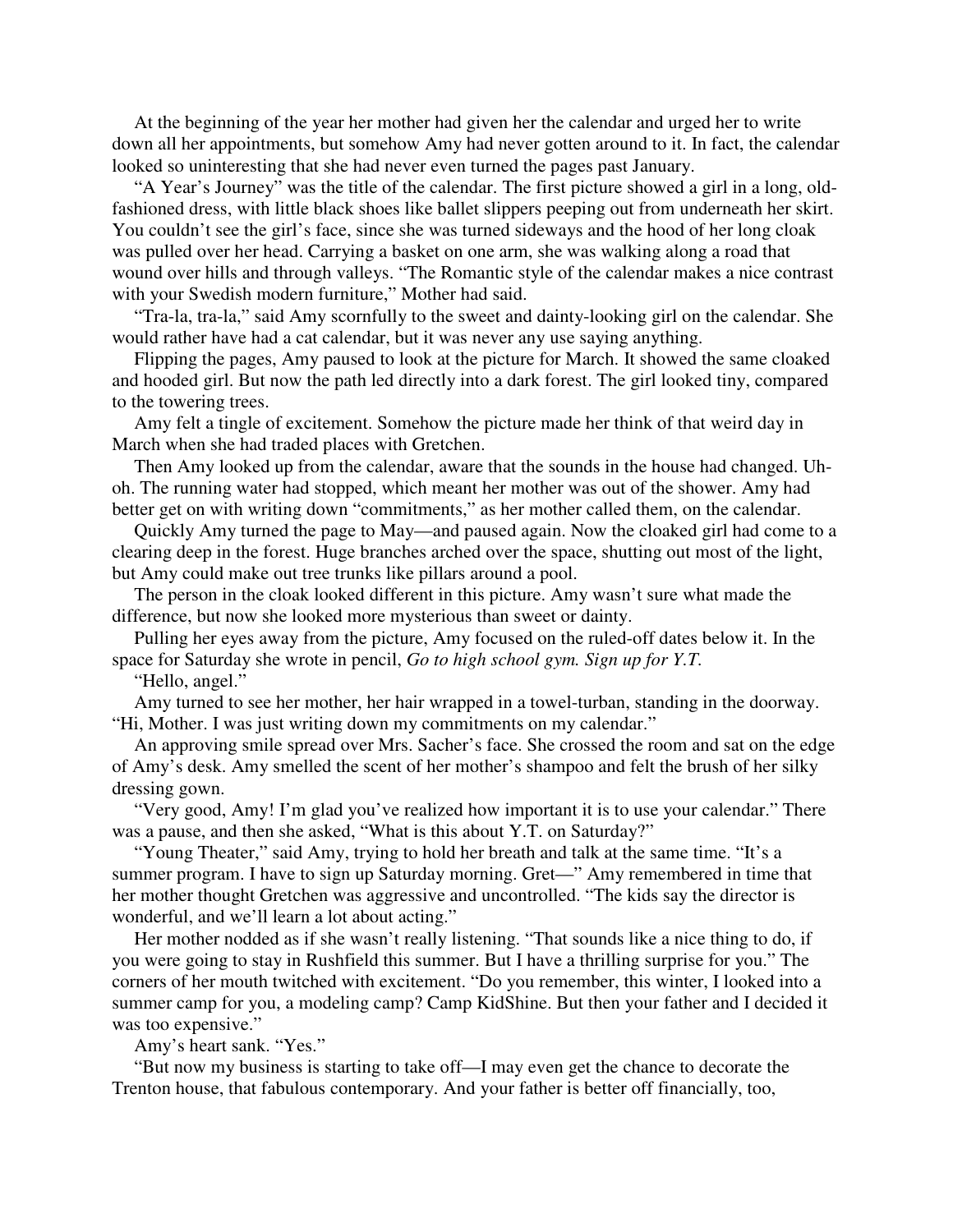although he doesn't like to admit it. So I called the KidShine director this morning, and would you believe it, they just had a cancellation!" She beamed at her daughter. "So come June 29, you'll be off to the Catskills for six weeks."

# **2. I Need Magic**

*Off to the Catskills for six weeks*. To Amy it sounded like a prison sentence. "But I wanted to stay here this summer. With the kids I know. We were going to have a good time."

"A good time!" Mrs. Sacher laughed indulgently. "I can't tell you how many *good times* I've given up to get my career on the fast track. That's the trade-off a professional person has to make."

Amy's mind darted this way and that, like a frantic chipmunk in the middle of the road. "Well, then, why do I have to go for the whole six weeks?" she asked. "Maybe I could be in Young Theater half the summer and go to camp for the other half."

Under the towel-turban, Mrs. Sacher's brows drew together. "Angel, do you understand what an opportunity this is? You'll be learning techniques from top professional models, working with top fashion photographers. This modeling for catalogs you've been doing is all right to start with, but there's a lot more than that in your future."

"Maybe I won't get in," suggested Amy in desperation. "They have to choose you, don't they?"

"They admitted you last winter," said her mother. "I didn't tell you then, because I thought you couldn't go anyway, but the director liked your portfolio."

Amy looked up into her mother's glowing face and tried to think about how thrilling it was. But all she could think of was Gretchen and Beth at Young Theater together, comfortable and chummy.

"Now, let's get back to your calendar," Mrs. Sacher went on. "You know, it may be hard to believe, but it's true: If you'll just write things down on your calendar, you can actually take control of your life."

You mean, *you* can take control of my life, thought Amy with anger that surprised her. I ran all the way home for nothing. I put away the dishes for nothing.

"First of all, erase that entry for Saturday, since you won't be signing up for the theater program." As Amy slowly picked up her pencil and erased what she had written, her mother added, "Saturday might be a good time to shop for your camp clothes."

Amy said nothing, staring down at the picture on her calendar. The cloaked girl knelt on the far side of the pool, facing Amy but with her head bowed so that the hood fell over her face. Her spread hands, palms up, seemed to offer the dark, still pool to Amy like a crystal ball.

I know what my future is, thank you, Amy thought. And I hate it.

Slipping from Amy's desk, Mrs. Sacher said, "I'd better go dry my hair, but I couldn't wait to tell you the good news. Be sure to write down your appointment with the photographer tomorrow, angel," she added from the doorway. "That's at four o'clock."

Anger seethed to the top of Amy's head like soda spurting out of a shaken-up can. As soon as her mother was gone, Amy grabbed a purple felt pen from her pencil holder. She scrawled in the space for tomorrow, Wednesday: *Mother's little angel to photographer*.

Writing the last word slowed Amy down, and she giggled nervously. But she didn't erase the purple scrawl.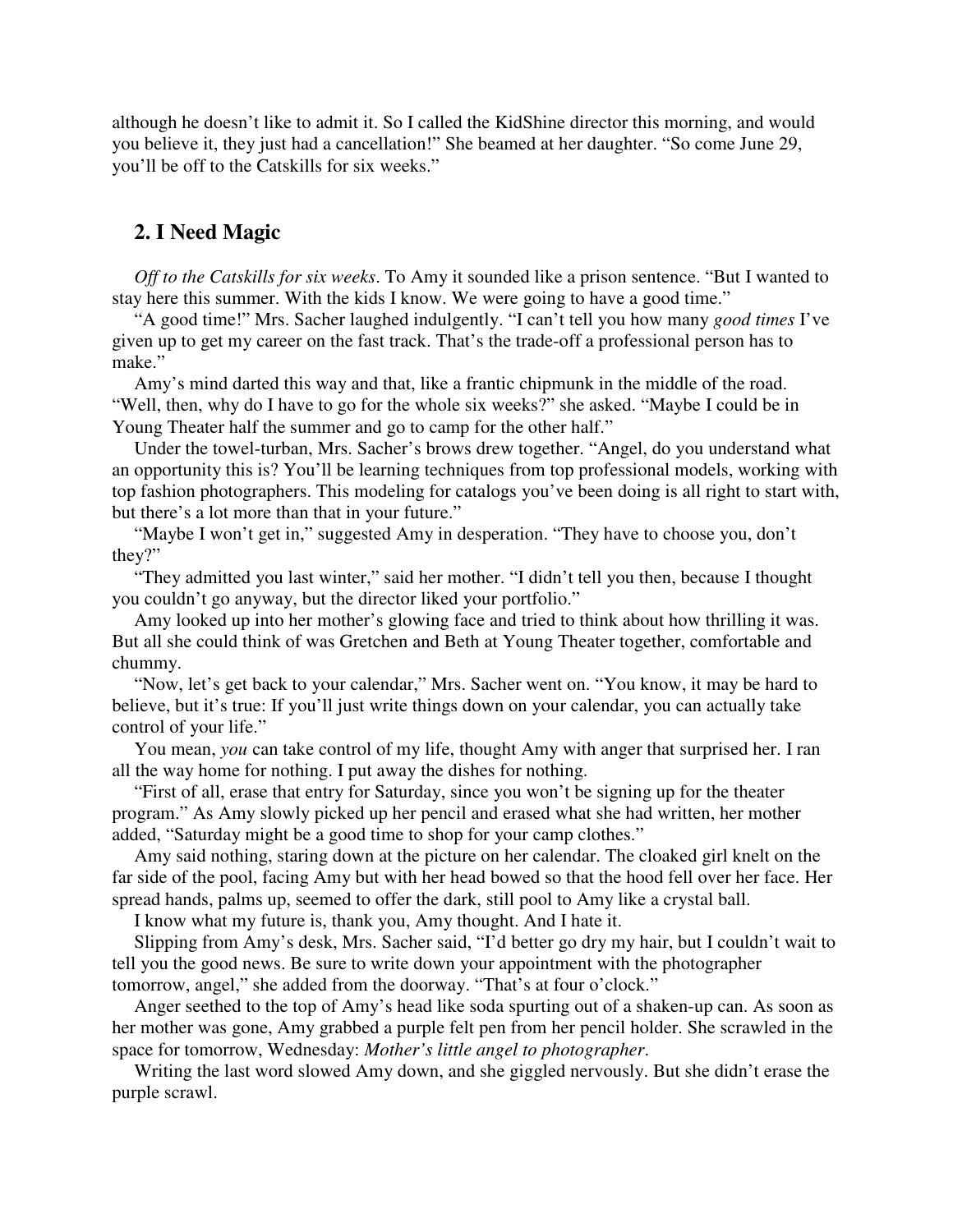Glancing at the calendar picture again, Amy noticed that the glassy surface of the pool seemed to quiver, as if something had dropped into it. Strange, the way some pictures looked like they were moving.

Amy sighed and put down the pen. If only . . . If only, what? It was hard even to imagine what wonderful thing might happen so that she could take Young Theater after all. What *impossible* thing. Anything Amy could think of that would keep her from going to camp, like breaking a leg, would keep her from going to the theater program, too.

Something impossible, thought Amy. That's what I need.

A funny feeling came over her, as if the world had turned upside down for a moment. On one weird day, she remembered, something impossible *had* happened. That day she found herself in Gretchen's body.

"It was my fairy godmother," Gretchen had said.

What happened that day wasn't like Amy's magic bargain that if she didn't touch anyone in the cafeteria, Gretchen would be friendly. No—on that day in March, there had been *real* magic at work.

Her lungs filling with a frightening hope, Amy jumped up from her desk and hurried downstairs to the phone in the kitchen.

Gretchen answered right away. "Hello."

"Hi, it's Amy."

"Oh, hi."

"Hi." Amy paused, biting her lip. She didn't know exactly what to say.

"Well, hi-hi-hi!" Gretchen laughed. "Amy, what did you call me up for?"

"Um . . . remember what you told me at lunch?"

"You mean about Young Theater?"

"Um . . . no." Amy felt her face growing warm, and she dropped her voice. "About the about your fairy godmother."

There was a silence, during which Amy wondered if she had gone crazy and imagined the whole thing. Then Gretchen said in a guarded tone, "Yeah?"

Amy's breath grew shallow, making it harder to talk. "I just wanted to ask you, that was a joke, right? About your—um—f.g. making things happen?"

"Why are you asking me again?" Gretchen sounded suspicious. "If I was going to make up a story, I'd make up a better one that that. Like aliens from a U.F.O., or a crazy scientist with a weird invention."

"I guess so," said Amy. She paused, then blurted out, "How did you find her?"

"Why do you want to know?" Now Gretchen sounded alarmed. "I hope you don't think it would be a good idea to call for *your* f.g. and make some wishes, because it would *not*! Don't you remember what an awful fix we got into?"

Amy remembered some embarrassing things, all right, like screaming at Gretchen to get out of her body, and like Mrs. Sheppard hauling her off to the principal. But the main thing she remembered was how exciting it had been. That day was something Amy's mother had not written down on her calendar. "Yes, but didn't it turn out all right for you, in the end?" In a choked whisper she added, "I need magic."

"No, you don't!" Gretchen sighed loudly. "Believe me,, magic just gets you in a terrible mess, and I'm not going to tell you how to do it, so stop asking me."

Gretchen was going to hang up. Amy squeezed the receiver in both hands, as if she could keep her on the phone that way. "But can't you just tell me how your f.g.—"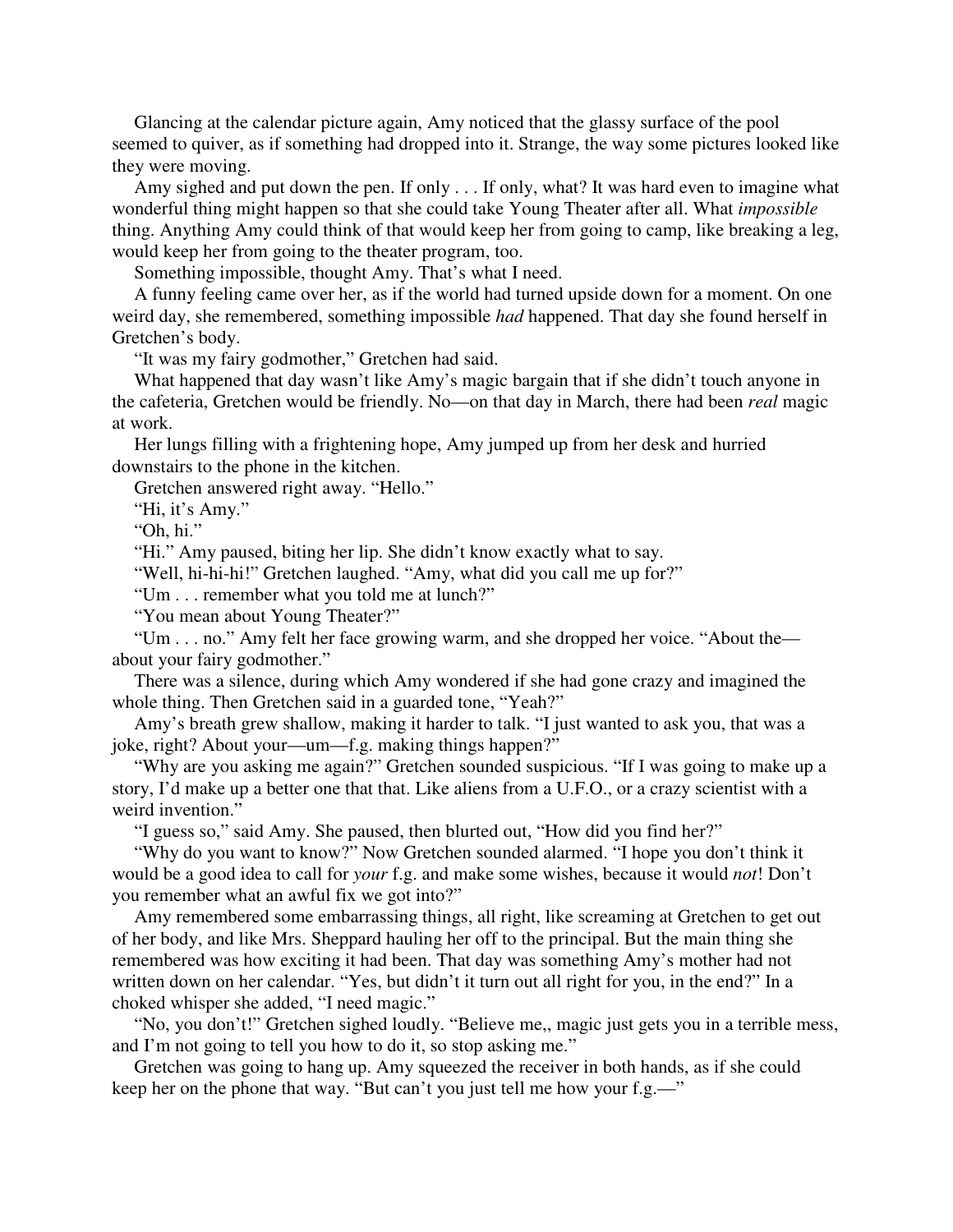"Don't tie up the phone, angel." Mrs. Sacher appeared at the end of the counter, her hair now dry and perfectly styled. "I need to make some business calls."

Amy said good-bye and hung up, her eyes smarting with forced-back tears. How could Gretchen be that mean?

Opening her business notebook, her mother took over the stool by the phone. "Who were you talking to, angel? And what does f.g. mean?"

It means mind your own business, thought Amy. Aloud she muttered, "Just a girl from school. She's the one who kept saying f.g. I guess it's a swearword."

Mrs. Sacher looked mystified, but her attention was on the number she was tapping into the phone. "Oh. You don't want to hang around with girls who use vulgar language. Go get your sweat suit on, and we'll go running right after I make these calls."

That evening Amy had a headache. "Like a steel band squeezing your head?" asked her mother sympathetically. She held out a Tylenol pill and a glass of water.

"Not exactly." Amy tried to think what it was like. "More like something trying to pop *out*, all around my head." Seeing the horror on her mother's face, she realized that sounded like pimples. She added quickly, "I guess it is like a steel band."

"*Pop out*?" Mrs. Sacher brushed back Amy's bangs and peered at her face. "I don't see any spots." Then she drew back, her eyes narrowing. "I think maybe you have a guilty conscience. Tell Mother the truth—have you been eating chocolate? *The day before a modeling appointment?*"

Then Amy had to listen to a lecture she had heard before, the one about how nothing was more important than taking care of her skin, and how the enjoyment of eating chocolate only lasted a few moments, but the satisfaction of a successful career lasted a lifetime. If her mother lost her voice, Amy could give the lecture to herself.

Going off to bed at last, Amy wondered if one little half-brownie could have made her head feel so funny. After all, when she ate chocolate at Daddy's nothing bad ever happened to her skin.

In the middle of the night Amy half woke up. There's a light on, she thought groggily.

She squinted at the lamp across the room on her desk, at the track lights on the ceiling. They were all dark. And yet, a faint glow was coming from somewhere.

Who cares, thought Amy as she pulled up the covers and drifted back into sleep. It's not my problem.

Across the room, the dark pool in the calendar picture reflected an eerie light.

When Amy got up the next morning, she thought she heard a faint humming, like the sound her desk lamp made. But she wasn't sitting at her desk, and besides, the lamp was off. Probably her ears were still clogged from the cold she'd had last week.

In the bathroom Amy picked up the washcloth and looked into the mirror. She frowned and blinked. There must be something wrong with the lights around the mirror, because it looked as if a ring of light was shining from her head. With a laugh at that idea, Amy switched off the bathroom lights.

But light still seemed to be shining out of her head. In fact, it was clearer now that the bathroom lights were off. The light formed a flat circle, like one of the rings of Saturn.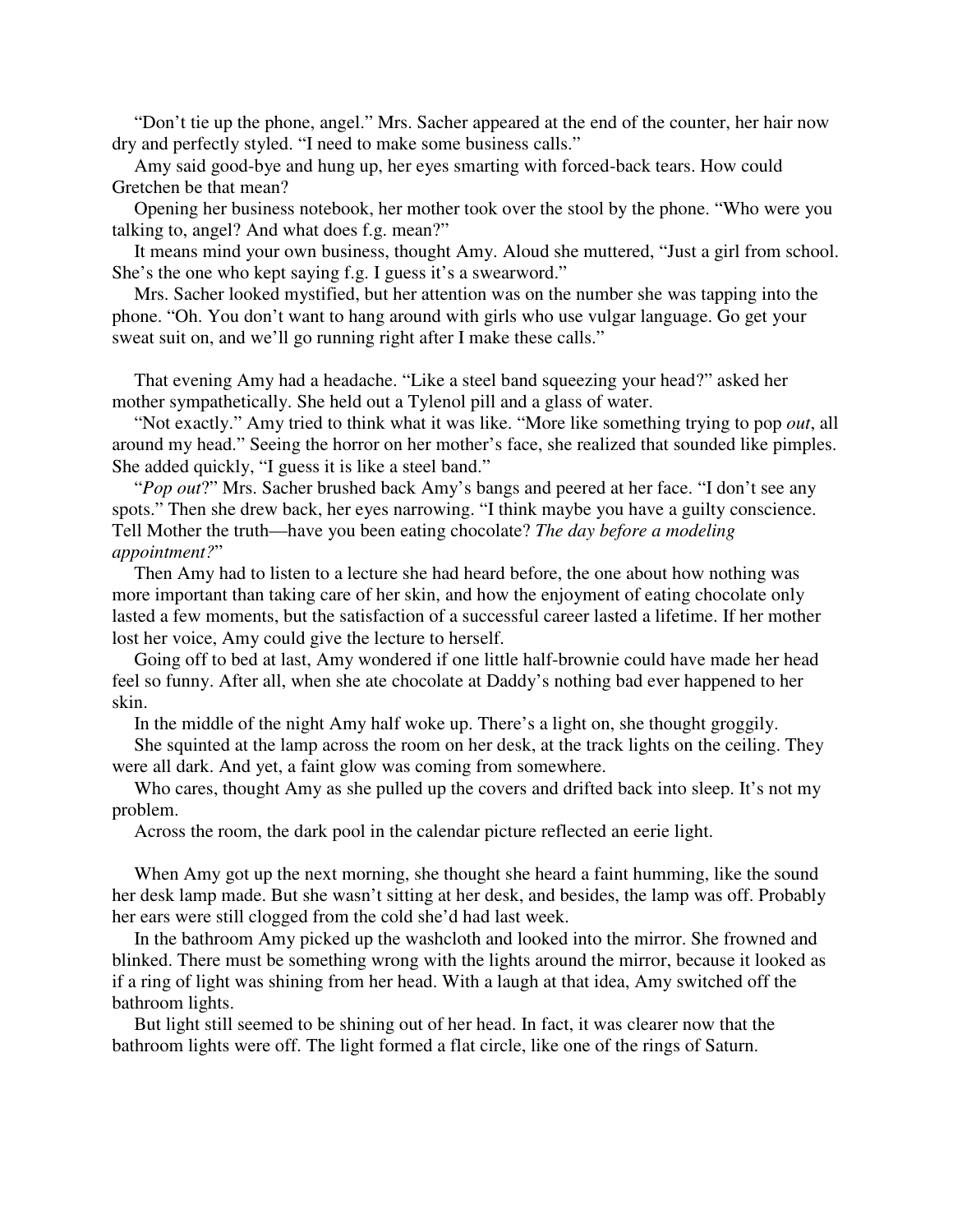Was something going wrong with her eyes? Amy glanced anxiously around the bathroom. But the scale on the floor, the bright pattern on the shower curtain, and her toothbrush hanging from the toothbrush holder all looked normal.

Amy gave another laugh, a nervous one, and rubbed her scalp hard. *There*—when she pressed on a place where the circle of golden light met her head, that turned it off. But now it made a buzzing noise, and her hand tingled.

Amy took her hand away from her head. The circle of light popped out again.

A rap on the bathroom door made Amy jump. "Angel," called her mother's voice, "I want to say something to you."

## **3. A Minor Defect**

Amy glanced at the mirror again, at her open mouth and staring eyes, and especially at the disk of light shimmering around her blonde head. She couldn't let Mother see her looking like a planet with a ring around it—she would have a fit.

Grabbing a towel from the rack, Amy wrapped it into a turban, the way her mother did when she got out of the shower. Then she opened the door.

"Oh, you did take a shower. I didn't hear the water running." Mrs. Sacher didn't seem to notice anything strange. "I was just going to remind you to wash your hair, since you're seeing the photographer this afternoon."

"I remembered," said Amy, feeling a twinge of guilt.

"Yes, because you wrote it down on your calendar," said her mother. "I knew that would help, angel."

Back in her room, Amy stared into the full-length mirror on the door, letting the towel drop to her shoulders. The ring of light shone out around her head.

Seized with a fit of giggles, she pressed her hand to her mouth. What's so funny? she scolded herself. You'd better get dressed.

And she couldn't wear a towel on her head to school. Maybe her headband . . . Yes, if she pulled the headband exactly over the . . . the *thing*, it shut off. It made the humming turn into a buzz, but she would just have to put up with that.

After getting dressed, Amy went downstairs for breakfast. In the kitchen her mother was sitting at the counter, drinking coffee and reading the business section of the paper. She looked up and smiled as she saw Amy, but the smile quickly turned into a frown. "You aren't planning to wear *that* today, I hope."

Amy looked down at her belted jump suit in astonishment. "Why not? This is what you laid out for me to wear."

"Not the jump suit." Her mother made an impatient gesture. "That grubby old headband. Remember, you're going to the photographer right after school."

Putting both hands on the headband, as if her mother might rip it off, Amy tried to think of an argument. "What does it matter what I wear to the photographer? I have to change when I get there, anyway."

Mrs. Sacher shook her head and sighed. "Angel, I thought you understood, by now, how important it is to make a good impression on everyone you work with. You can't afford to show up at the photographer's looking half put-together."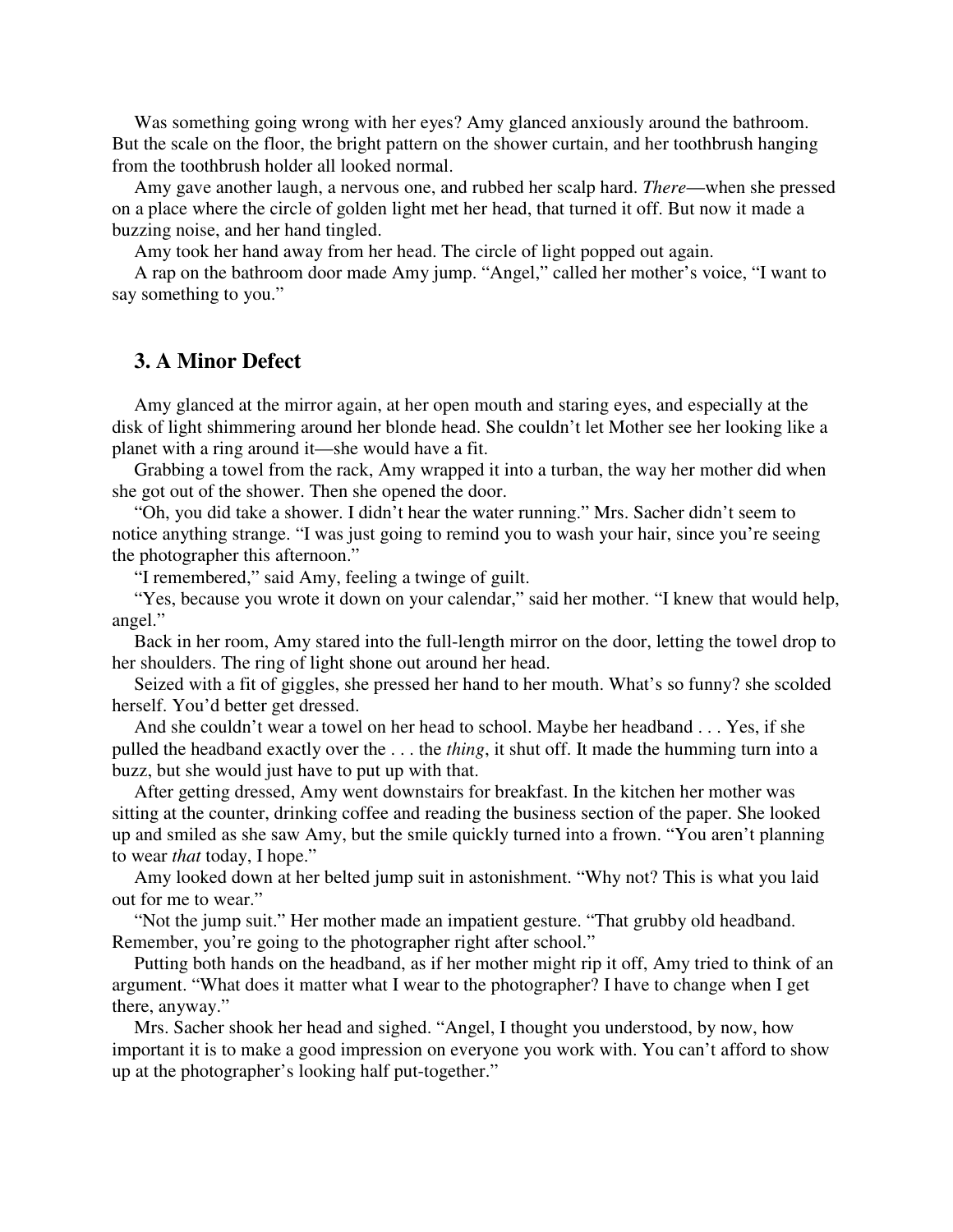"All right, all right." Amy ran back up the stairs to her room. She didn't know what she was going to do when she got there, but it was easier to think away from her mother.

Maybe there was something else she could wear on her head, something better than a headband. . . . Something like . . . that floppy felt hat Mother had bought for her last audition! It was the same color as her jump suit!

Amy took the hat from her closet and settled it on her head. There. It shut off the light, and it looked put-together—at least, Amy thought so.

When she came downstairs the second time, Mrs. Sacher nodded and smiled. "Very nice choice! But do you think you should wear a hat to school? I could bring it along when I pick you up this afternoon. Don't they have a rule against wearing hats in class?"

"I'm not sure," said Amy, although she *was* pretty sure there was a rule like that. She pulled the brim of the hat more firmly over her forehead, ignoring the buzzing noise. "I really want to wear it today. Maybe Mrs. Sheppard won't say anything."

Mrs. Sacher laughed knowingly. "She has a soft spot for you, doesn't she? Well, of course she does—my angel's so pretty and sweet."

By the time she got to school, Any wished that she had taken the time to do something (but what?) about the ring of light around her head. It didn't seem to like being kept down by the hat, and it buzzed against her skull.

In the classroom Amy saw the heads turning toward and her felt hat, but she ignored them and sat down in her seat next to Kathy.

"What a great hat," said Kathy. "Is that the one you wore for your last audition?"

Amy nodded. "I'm going to a photographer after school today." She didn't say that was why she was wearing the hat, but she would let Kathy think that.

"Guess what I did yesterday when I was home sick?" Kathy pulled a piece of lined paper from her current events folder. "I made a list of all the celebrities I know. I know seven!"

"Really?" To Amy, Kathy's voice seemed to add to the buzzing around her head, but she took the list politely. Kathy had stuck gold and red stars around the top of the paper. "Are you sure they're all famous? I never heard of Manny Olsen."

"Okay, I'll explain." Kathy leaned over and pointed. "Manny Olsen is my second cousin—he was on a game show. And—"

"Wait a minute. You put *me* on the list!" Amy had spotted her own name, with gold stars before and after it. "I'm not a celebrity."

"Your picture was in the paper, wasn't it? Uh-oh." Kathy glanced toward the teacher out of the corner of her eye. "I'd better put my list away."

But Amy had already noticed the way Mrs. Sheppard was pushing up her pink-lensed glasses at her, and she didn't think the teacher's frown was for the paper Kathy slid back in her folder. Sure enough, Mrs. Sheppard got up from her desk, walked over, and bent down to whisper to Amy. "Don't you think you'd be more comfortable if you hung your hat in the closet, dear?"

"Oh, I can't," said Amy. Gazing with wide eyes from under the brim, she held on to it with both hands. "Please, Mrs. Sheppard, Can't I wear it? Just today?"

"Amy needs her hat for modeling." Kathy spoke up importantly. "She's going to the photographer's after school."

The teacher straightened, looking undecided. She fingered one of her large pearly earrings. "But I don't see why . . ."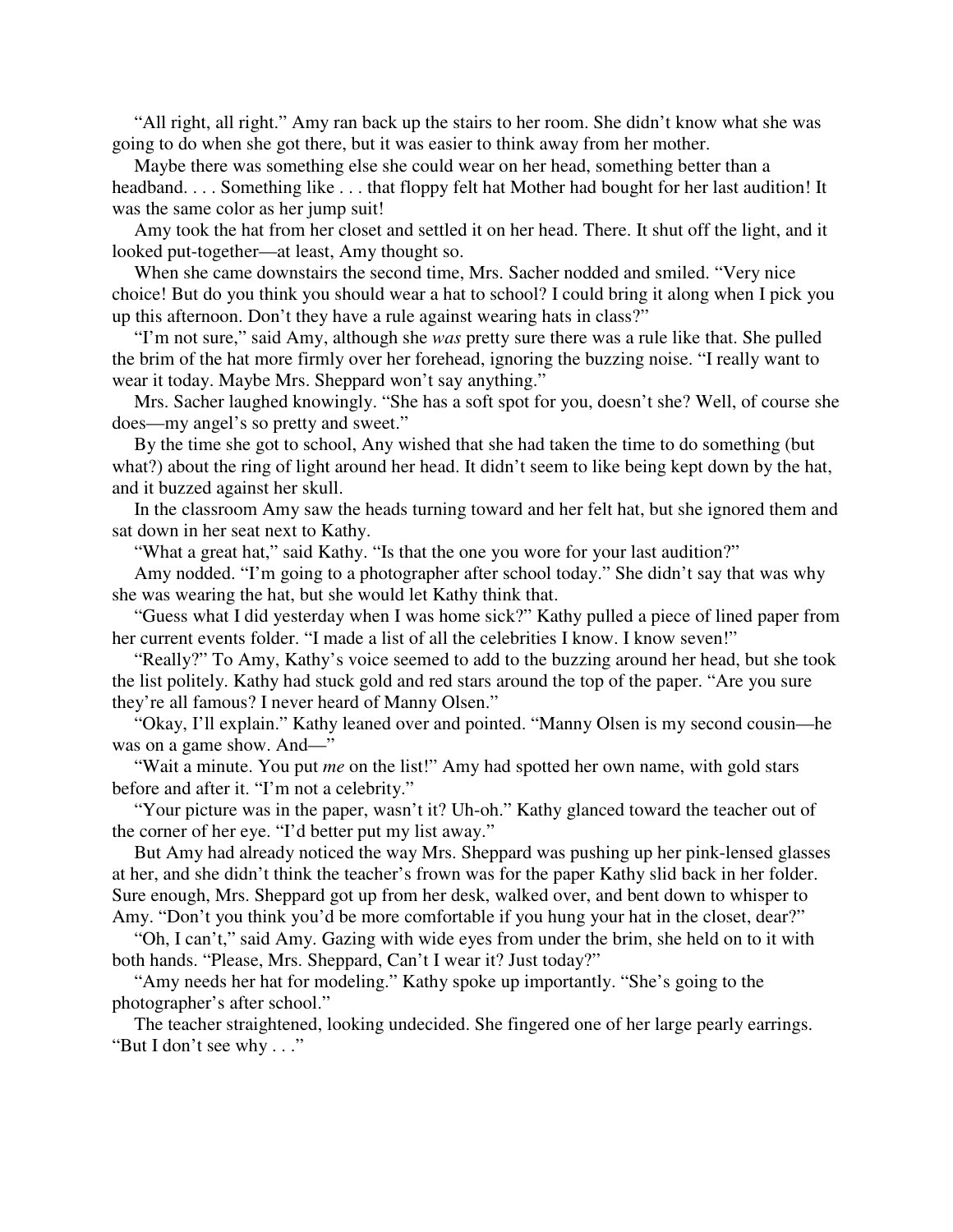A swell of laughter on the other side of the classroom made Mrs. Sheppard turn to look. Dennis Boyd, the class clown, was sitting at his desk with his hands folded, looking straight ahead. He was wearing his Red Sox cap.

"Dennis," said Mrs. Sheppard sharply. "I thought you understood from our talk yesterday morning that we don't wear . . ." She looked back at Amy in her floppy felt hat.

"I thought today must be National Hat Day." Dennis gave the teacher one of his fake-angelic smiles. His friends laughed.

Mrs. Sheppard's frown deepened, and Amy was sure the teacher was going to make them both take off their hats. She thought of what her mother often told her clients: "A new light fixture can transform a room." Room 5A would be transformed, all right.

But Mrs. Sheppard only pressed her lips together and went back to her attendance book.

Kathy nudged Amy and smirked, as if to say, "She'll do anything you want." Amy looked away.

"Teacher's pet wins again." That was Beth's loud whisper from the back of the room.

Amy wanted to shout to the whole class: "Do you think I like being a teacher's pet?" But of course that was just what they did think.

During reading groups, when the teacher's back was turned, Dennis sneaked up to the chalkboard and drew a heart and wrote *Mrs. S. + Amy* in it. As soon as the kids started laughing, Mrs. Sheppard turned around and made Dennis erase it. But Amy wondered if one of those unfriendly snickers was Gretchen's.

What was almost worse, at lunch Kathy blabbed to everyone that Amy was modeling this afternoon. Several kids wanted to know what it was like, and if she made a lot of money, and if she was going to be in a movie pretty soon. All the questions seemed to buzz around Amy, the way the hidden shining circle buzzed against her head, until she wanted to scream.

The only good thing that happened that day was the note, a piece of lined paper folded and taped shut, that Amy found on her desk after recess.

AMY—PRIVATE!!! was printed on the outside. Amy was afraid it might be a mean note about her being a teacher's pet. But the bold, forward-slanting writing inside said, *I'm sorry I yelled at you yesterday. Don't be mad! F.G.'s are bad news and I know what I'm talking about. G.N*.

Noticing Kathy craning her neck to read the note, Amy folded it up and slipped it into her pocket.

When three o'clock came, Amy was glad to run out of school and jump into her mother's waiting Audi.

"Off to work we go!" Mrs. Sacher was in good spirits.

Amy fastened her seat belt and sank back with a sigh. But then the thought of where they were going made her jerk upright. Wait a minute! she thought. I must be crazy. When I get to the photographer's, they'll make me take off the hat.

Glancing at her mother from the corner of her eye, Amy said brightly, "I just love this hat you bought me. I should get some more use out of it, since it cost so much. I sure hope the photographer will let me wear it today."

Through her sunglasses Mrs. Sacher gave Amy a puzzled frown. "You weren't paying attention, angel. This is a Christmas toy catalog, and you're supposed to wear winter play clothes, remember? I brought a ski hat for you."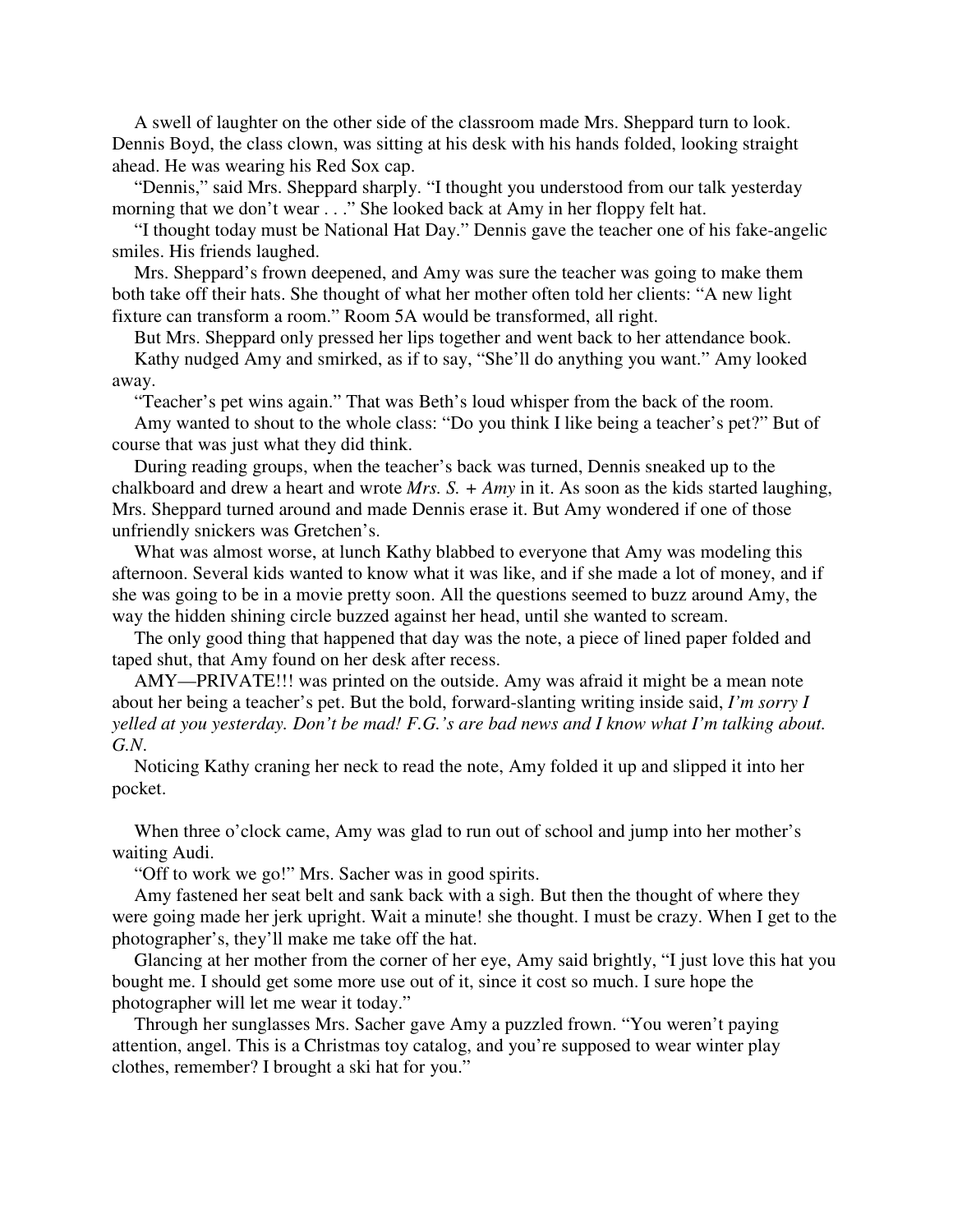"Oh, that's right," said Amy. She leaned back in her seat, as if she could slow the car down. Maybe the ring of light would just disappear any minute, the way it had come. If I bite my tongue the whole way, she bargained with herself, the light will turn off. But the light kept on buzzing under her hat, like a trapped fly.

"Headache all gone?" asked her mother.

Amy hesitated. As a matter of fact, her head didn't feel too wonderful after being buzzed all day. Maybe she should try to get out of modeling by playing sick.

But no—if Mother thought Amy was sick, she would be sure to take her hat off to feel her forehead. "Un-huh," she said, still holding her tongue firmly with her teeth. No, her best hope was to go to the photo session. Maybe she could whip off her felt hat and jam on the ski hat before anyone noticed her light fixture.

The photographer, a bearded man, opened the door of his studio. "Sacher, right?" He glanced at a schedule on his desk, then nodded toward a screen in the corner. "You can change back there."

Behind the screen, Amy watched closely as her mother pulled a turtleneck jersey and bibbed ski pants out of the bag. Amy grabbed a snowflake-pattern ski hat by its pompom, murmuring, "I'll just put this on first."

"What?" Mrs. Sacher put one hand on her hip. "Don't start fooling around now. Take off your hat and jump suit and put on the jersey."

Oh, no. Grabbing the brim of her hat with both hands, Amy looked around the cubicle wildly for a way to escape. "I can't."

"Come on, angel. You're a professional, so start acting like one." Mrs. Sacher reached out to take the hat.

Amy backed up, but there was nowhere to back. Leaning away from her mother's hands, she stumbled against the screen—and kept going.

There was a resounding crash. Her mother screamed. Amy lay flat on top of the screen, with the breath knocked out of her.

"Hey, watch that, there!" The photographer, adjusting some lights on poles, looked annoyed. "You could have knocked over a camera."

"A camera!" exclaimed Mrs. Sacher angrily, bending over her daughter. "Angel, are you all right?"

"I . . . think so," gasped Amy, putting her hands to her head. But she already knew, because the buzzing had stopped, that her hat must have fallen off.

Her mother's expression of alarm changed to puzzlement. Still staring down at Amy, she blinked her eyes the way Amy had when she'd looked in the mirror this morning. Somehow the sight of her mother looking so baffled struck Amy funny, and she started giggling.

"I'm all set here," said the photographer, picking up the fallen screen. "There's another appointment scheduled for five, so if you'll just get your kid to turn off her halo, and get her into the winter clothes. . . ."

Turn off her halo! That struck Amy even funnier. She tried to get up, but she was laughing too hard.

"Amy Renata Sacher," said her mother in a dangerous voice. "Where did you get that thing?" She yanked Amy to her feet, seized her head in both hands, and peered at her hair. Like a mother monkey, thought Amy, trying to choke back her giggles.

In a rising tone Mrs. Sacher went on, "Did that Gretchen Nichols have anything to do with this? How do you get it off?"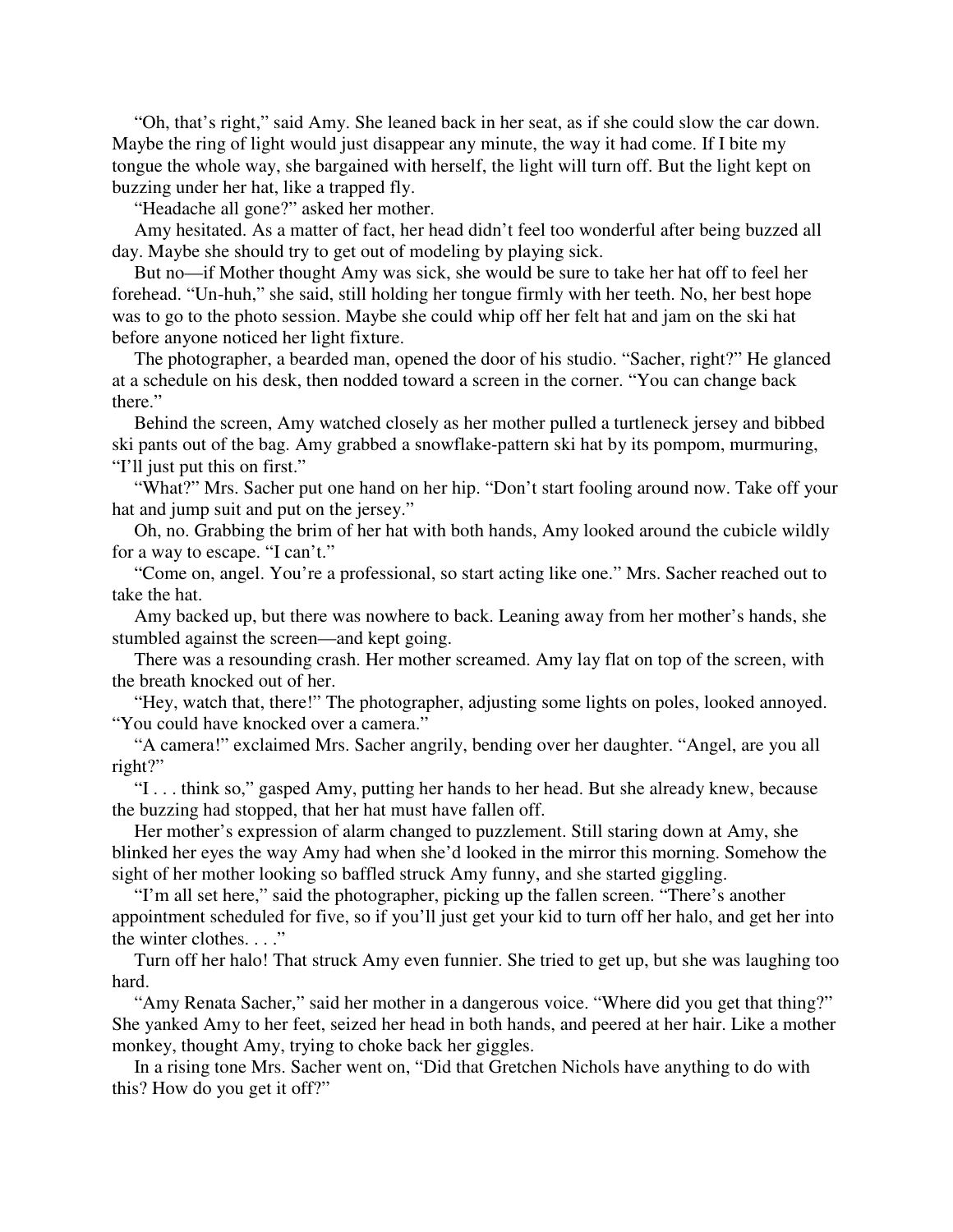The photographer peered over her shoulder. "Amazing, what they can do with miniaturization. I can't even see the wires for the light." He added briskly, "But let's go—we should have started working five minutes ago."

"Ow!" Amy tried to pull away from her mother, who was pawing frantically through her hair. "Don't! It doesn't come off."

"Hey, can we stop fooling around here?" Now the photographer looked annoyed. "The modeling agency told me this kid was very cooperative. Are we going to shoot pictures, or what?"

Letting go of Amy, Mrs. Sacher swallowed and licked her lips. "Well. Nobody expected this, but I think the obvious thing is just to go on with the session. Amy, let's pop your winter clothes on, and—"

"Go on with the session!" The photographer laughed disbelievingly. "With a halo on her head?"

"Why not?" said Mrs. Sacher. "It's a Christmas catalog, isn't it?"

"You must have lost it, lady. Playtime Toys told me straight shots, no gimmicks."

Mrs. Sacher's mouth twitched in a smile. "All right, but it's really only a minor defect. You could airbrush it out."

He laughed again, not in a nice way. "I've seen pushy mothers, but you really win the prize. Airbrush it! You think I'm going to do all that extra work because your kid insists on wearing her halo? That's your problem." He stepped to his desk and picked up the phone.

"What are you doing?" Mrs. Sacher grabbed his arm.

But he shook her off. "I'm calling the agency to tell them to send another model."

Mrs. Sacher tried to argue some more, but it was no use. She and Amy had to stuff the winter clothes back in the bag and leave the studio. Amy wasn't laughing anymore—she knew that when her mother got that upset, life was not going to be very pleasant for Amy. There was only one good thing: Now that the hat was off, the buzzing against her head wasn't bothering her.

They rode home in terrible silence. Once or twice Amy started to say, "Really, it wasn't my idea" or "It just happened overnight." But then she shut her mouth. Feeble excuses would only make Mother more angry.

When they were in the house, Amy expected her mother to examine her head again, but Mrs. Sacher went straight for the phone. "First thing is to sweet-talk the agency," she said grimly. Then, after someone spoke on the other end of the line, her voice turned bright and businesslike. "I called to apologize for the mix-up this afternoon. You see, Amy was victimized by some problem children at school."

Amy knew her mother was just making up an excuse to tell the modeling agency, but she wondered. *Had* one of the kids at school done this to her? With a voodoo doll or something? Amy knew kids who would enjoy playing a mean trick on her, but she didn't think this was the right kind of trick for them. They would be more likely to give her a potato for a nose.

"And so when we arrived at the photographer's," Mrs. Sacher went on, "she had lights on her scalp." She paused to listen. Then she said sharply, "No. Not lice. Lights. L-i-g-h-t-s."

Amy didn't especially want to stick around, because it seemed that her mother would be madder than ever by the time she got off the phone. But when she tried to slip away, her mother frowned and pointed to the kitchen floor, as if to say, *"Stay."*

After she finished explaining to the agency, Mrs. Sacher called a doctor who treated diseases of the scalp. This time she didn't mention the lights. She scribbled on a note pad, said, "Fine. Tomorrow at ten o'clock," and hung up. She turned to Amy.